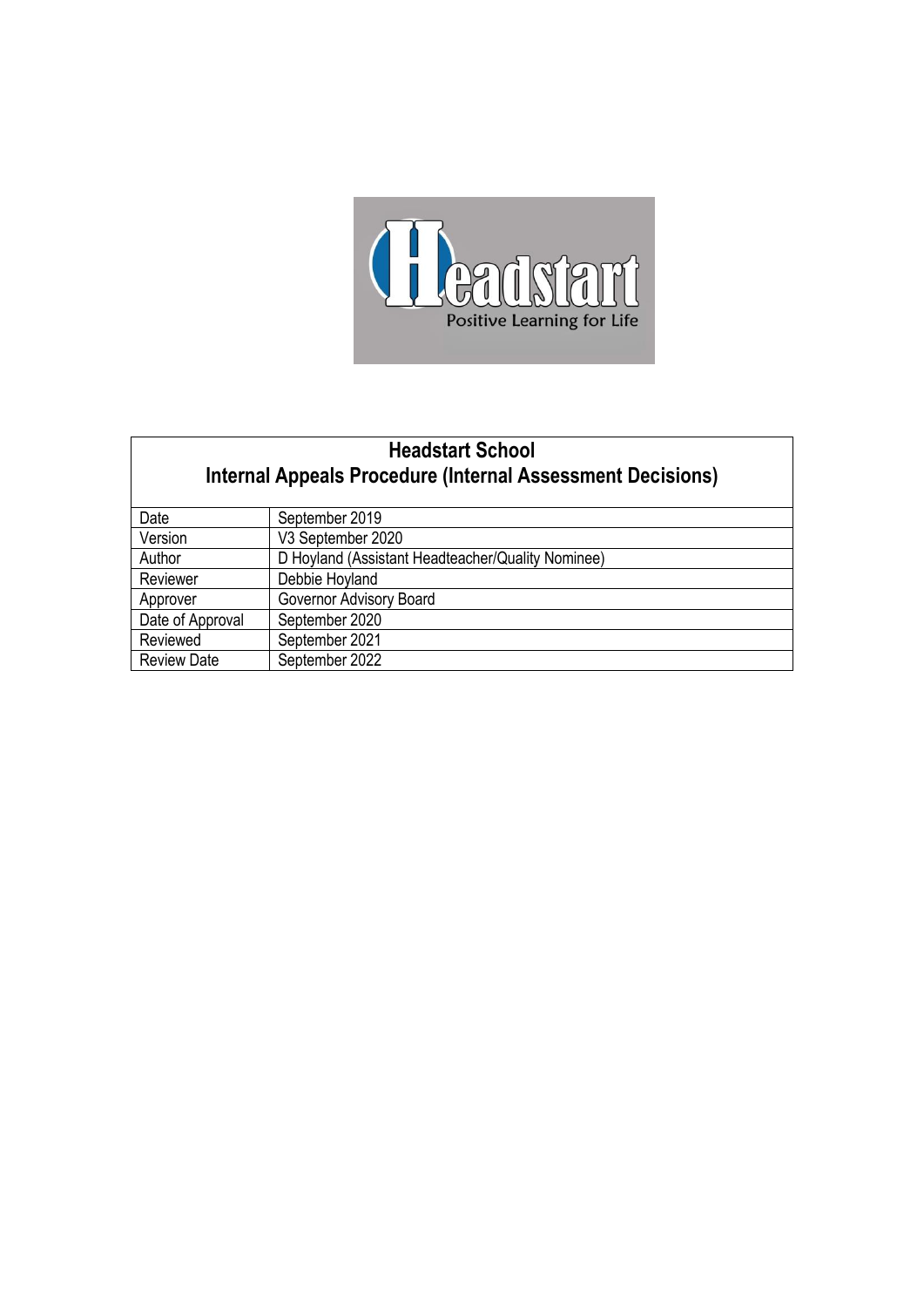### **Introduction**

Certain qualifications contain components of non-examination assessment (or units of coursework) which are internally assessed (marked) by Headstart and internally reviewed/standardised. The marks awarded (the internal assessment decisions) which contribute to the final grade of the qualification are then submitted by the deadline set by the awarding body for external moderation.

The moderation process carried out by the awarding body may result in a mark change, either upwards or downwards, even after an internal review. The internal review process is in place to ensure consistency of marking within the centre, whereas moderation by the awarding body ensures that centre marking is line with national standards. The mark submitted to the awarding body is subject to change and should therefore be considered provisional.

The qualifications delivered at Headstart containing components of non-examination assessment/units of coursework are: A-Levels, GCSE, BTEC Qualifications, Entry Level and Functional Skills.

#### **Purpose of the procedure**

The purpose of this procedure is to confirm the arrangements at Claverham Community College for dealing with candidate appeals relating to internal assessment decisions.

This procedure ensures compliance with JCQ regulations which state that centres must:

- have in place and be available for inspection purposes: a written internal appeals procedure relating to internal assessment decisions and to ensure that details of this procedure are communicated, made widely available and accessible to all candidates.
- Before submitting marks to the awarding body inform candidates of their centre assessed marks and allow a candidate to request a review of the centre's marking

#### **Principles relating to centre assessed marks**

The head of centre/senior leader(s) at Headstart will ensure that the following principles are in place in relation to marking the work of candidates:

- A commitment to ensuring that whenever teaching staff mark candidates' work, that this is done fairly, consistently and in accordance with the awarding body's specification and subjectspecific associated documents.
- All centre staff follow a robust Non-examination Assessment Policy (for the management of non-examination assessments). This policy details all procedures relating to non-examination assessments for relevant qualifications delivered in the centre, including the marking and quality assurance processes which relevant teaching staff are required to follow.
- Candidates' work will be marked by staff who have appropriate knowledge, understanding and skill, and who have been trained in this activity.
- A commitment to ensuring that work produced by candidates is authenticated in line with the requirements of the awarding body. Where a number of subject teachers are involved in marking candidates' work, internal moderation and standardisation will ensure consistency of marking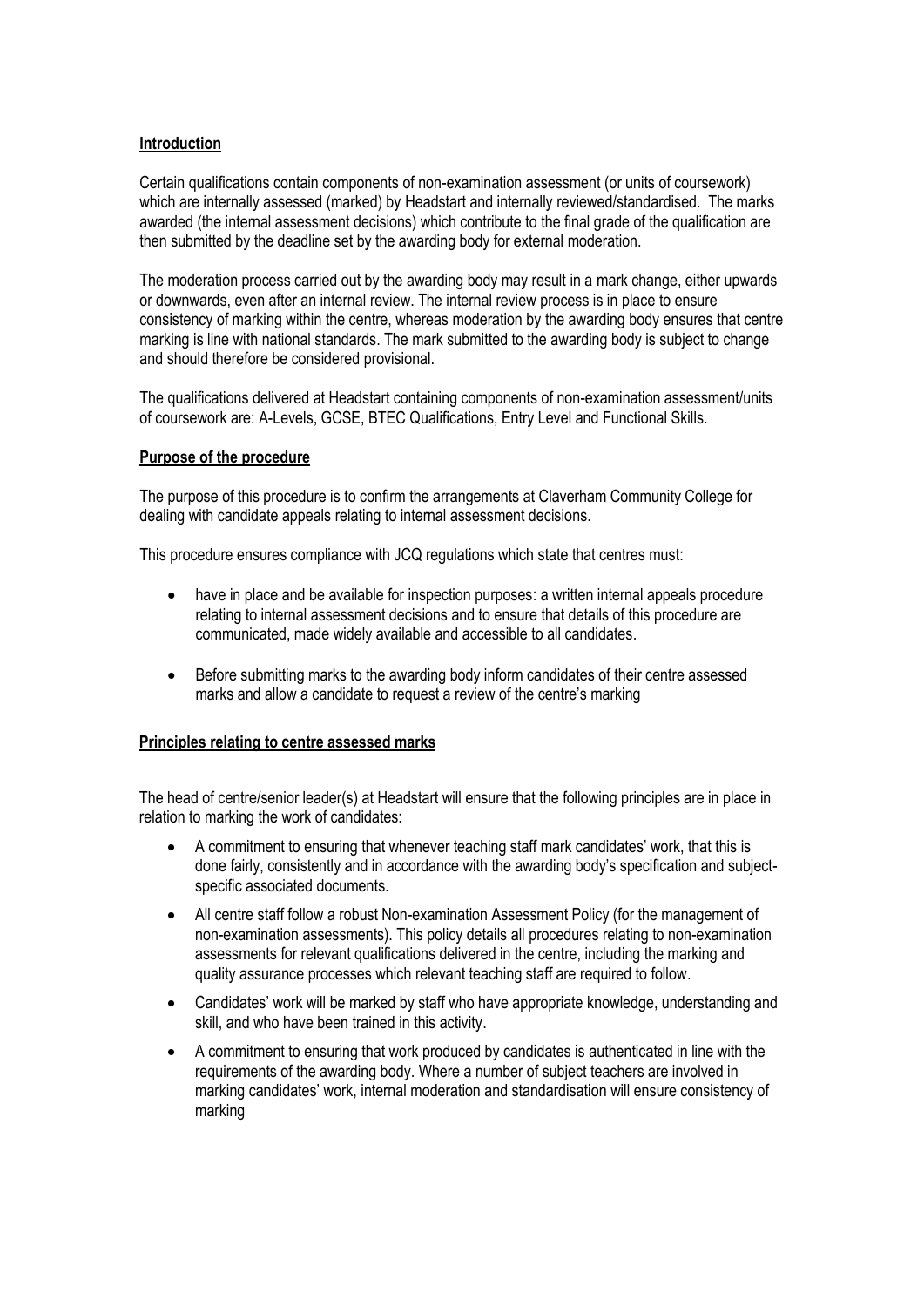• On being informed of their centre assessed mark(s), if candidates believes that the above procedures were not followed in relation to the marking of their work, or that the assessor has not properly applied the mark scheme to their marking, then they may make use of the internal appeals procedure below to consider whether to request a review of the centre's marking.

### **Procedure for appealing internal assessment decisions (centre assessed marks)**

The head of centre/senior leader(s) at Headstart will:

- Ensure that candidates are informed of their centre assessed marks so that they may request a review of the centre's marking before marks are submitted to the awarding body.
- Inform candidates that they will need to explain on what grounds they wish to request a review of an internally assessed mark as a review will only focus on the quality of their work in meeting the published assessment criteria.
- Inform candidates that they may request copies of materials (for example, as a minimum, a copy their marked assessment material (work) and the mark scheme or assessment criteria plus additional materials which may vary from subject to subject) to assist them in considering whether to request a review of the centre's marking of the assessment.
- Having received a request for copies of materials, promptly make them available to the candidate (for some marked assessment materials, such as art work and recordings, inform the candidate that these will be shared under supervised conditions) within the period of time as specified (see **Deadlines** below).
- Provide candidates with sufficient time in order to allow them to review copies of materials and reach a decision, informing candidates that if their decision is to request a review they will need to explain what they believe the issue to be.
- Provide a clear deadline for candidates to submit a request for a review of the centre's marking and confirm understanding that requests must be made in writing and will not be accepted after this deadline (see **Deadlines** below).

Require candidates to make requests for a review of centre marking by completing an internal appeals form.

- Allow sufficient time for the review to be carried out, to make any necessary changes to marks and to inform the candidate of the outcome, all before the awarding body's deadline (see **Deadlines** below).
- Ensure that the review of marking is carried out by an assessor who has appropriate competence, has had no previous involvement in the assessment of that candidate and has no personal interest in the review.
- Instruct the reviewer to ensure that the candidate's mark is consistent with the standard set by the centre.
- Inform the candidate in writing of the outcome of the review of the centre's marking.
- Ensure the outcome of the review of the centre's marking is made known to the head of centre who will have the final decision if there is any disagreement on the mark to be submitted to the awarding body.
- Ensure a written record of the review is kept and made available to the awarding body upon request.
- Ensure the awarding body is informed if the centre does not accept the outcome of a review.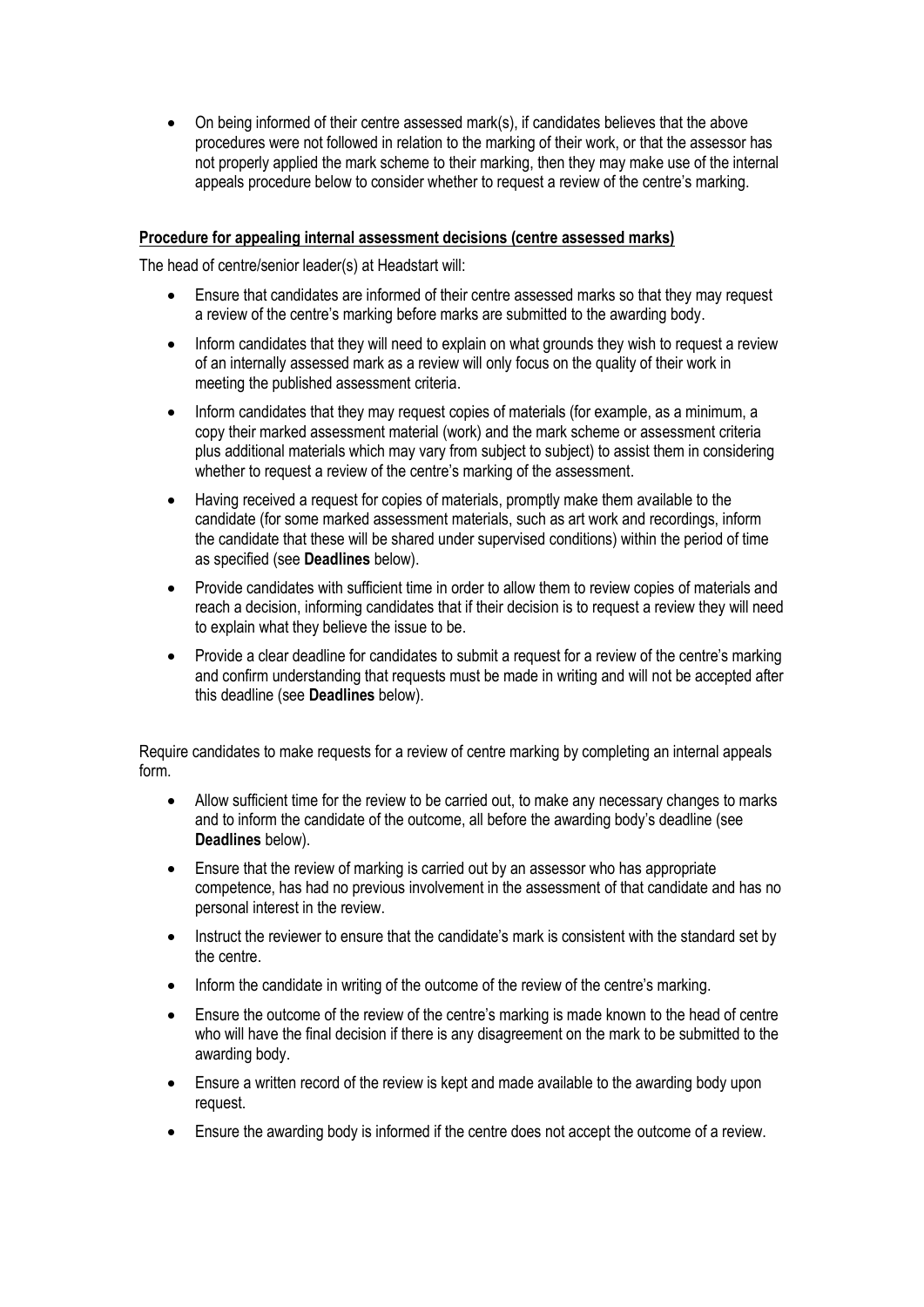### **Deadlines and timescales**

- Upon request, copies of materials will be made available to the candidate within 3 working days.
- The deadline to request a review of marking must be made within 10 working days of the candidate receiving copies of the requested materials.
- The process for completing the review, making any changes to marks, and informing the candidate of the outcome will be completed within 14 working days., all before the awarding body's deadline for the submission of marks.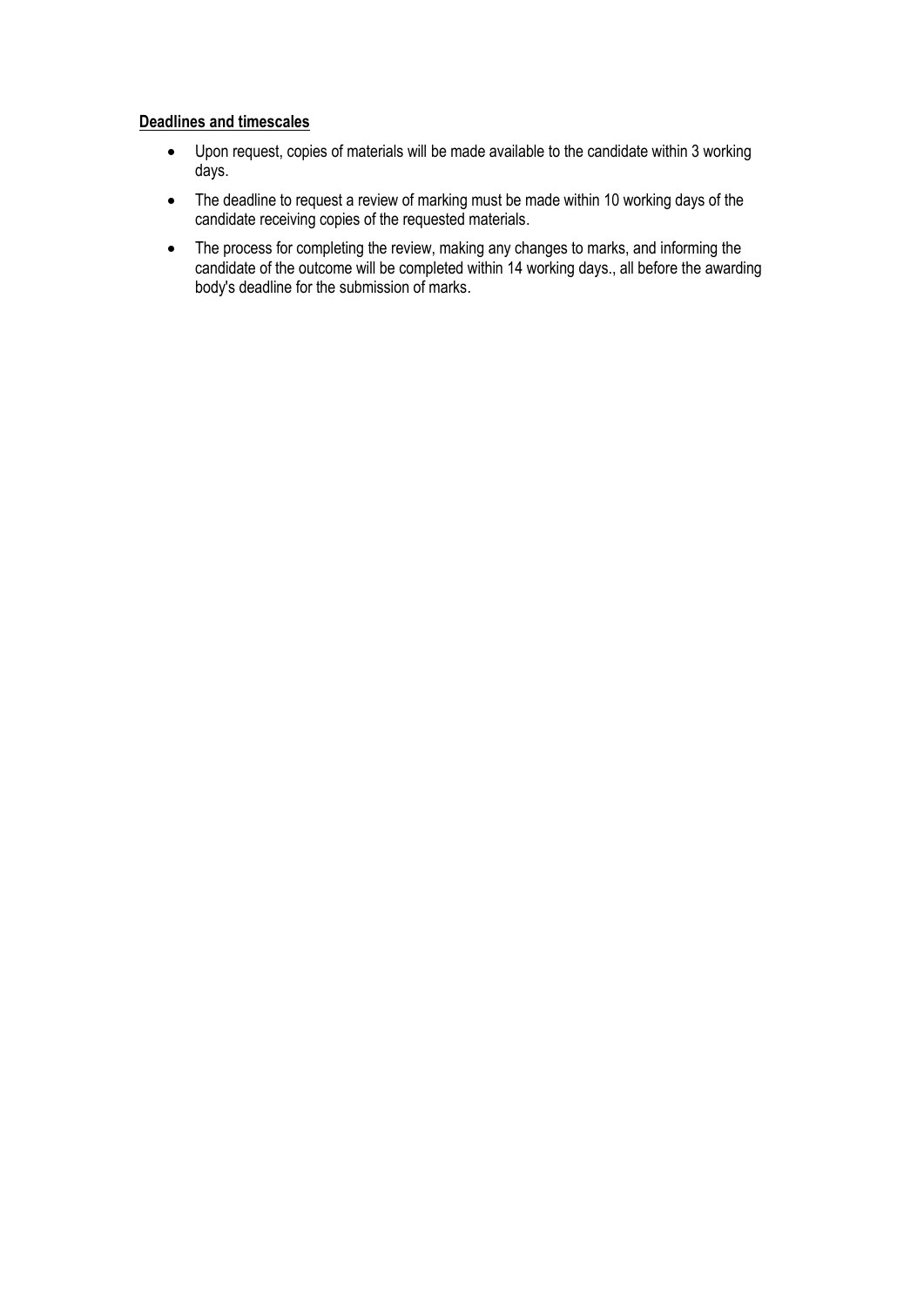# **1. Headstart- Internal Appeals Form**

| Name of<br>Appellant | <b>Student Name</b><br>if different to<br>appellant |  |
|----------------------|-----------------------------------------------------|--|
| <b>Awarding Body</b> | <b>Component</b>                                    |  |
| <b>Subject</b>       |                                                     |  |

**Please state the grounds for your appeal below:**

*(If applicable, tick below)*  $\Box$  Where my appeal is against an internal assessment decision I wish to request a review of the

centre's marking

*If necessary continue on an additional page if this form is being completed electronically or overleaf if hard copy being completed*

Appellant signature:  $\qquad \qquad$  Date of signature: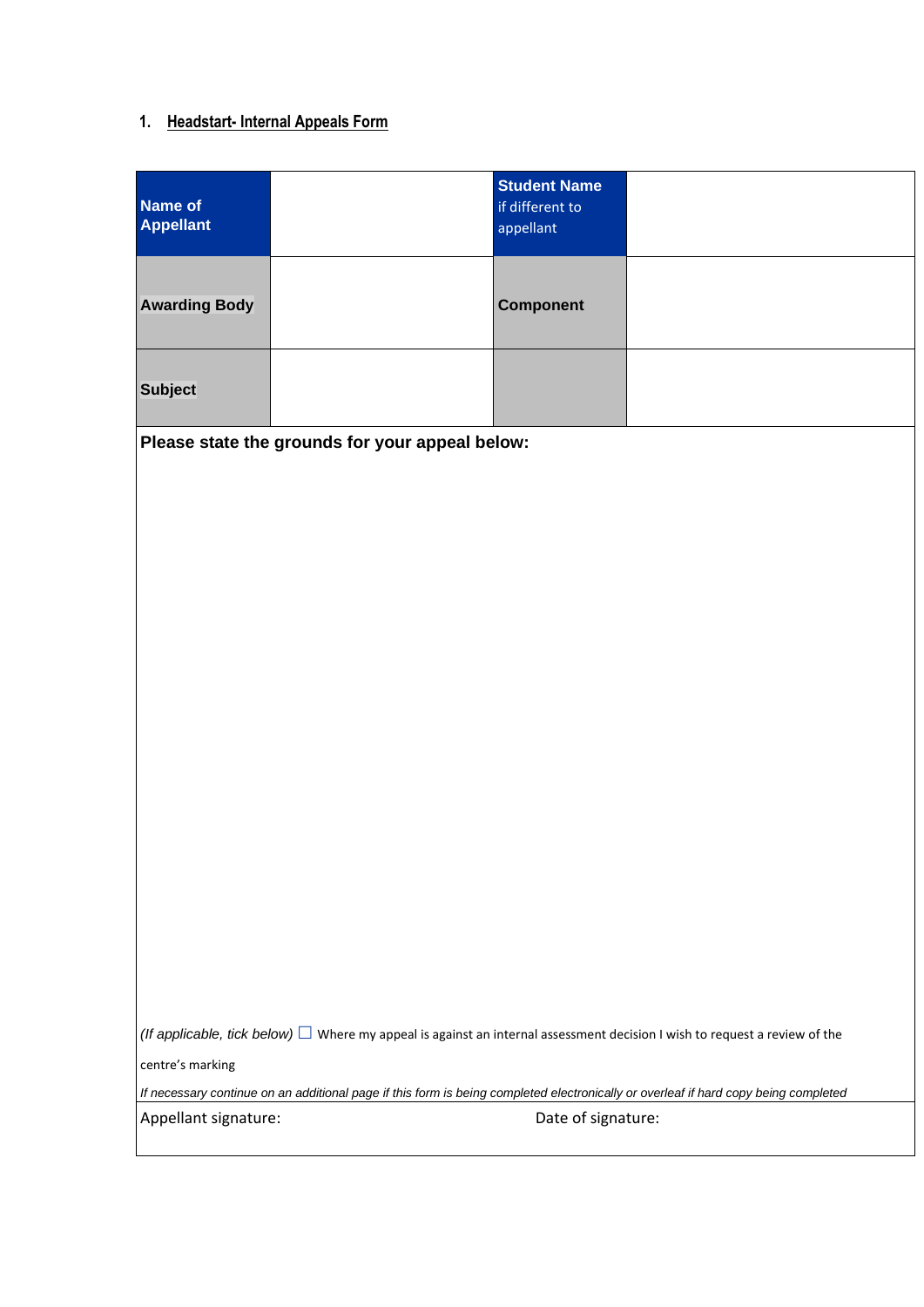### **2. Complaints and appeals log**

The exams officer will keep a log of all complaints and appeals.

The outcome of any reviews of the centre's marking will be made known to the head of centre and will be logged as a complaint. A written record will be kept and made available to the awarding body upon request. Should the review of the centre's marking bring any irregularity in procedures to light, the awarding body will be informed immediately.

| Ref<br>No. | <b>Date</b><br><b>Received</b> | <b>Complaint or Appeal</b> | <b>Outcome</b> | <b>Outcome</b><br><b>Date</b> |
|------------|--------------------------------|----------------------------|----------------|-------------------------------|
|            |                                |                            |                |                               |
|            |                                |                            |                |                               |
|            |                                |                            |                |                               |
|            |                                |                            |                |                               |
|            |                                |                            |                |                               |
|            |                                |                            |                |                               |
|            |                                |                            |                |                               |
|            |                                |                            |                |                               |
|            |                                |                            |                |                               |
|            |                                |                            |                |                               |
|            |                                |                            |                |                               |
|            |                                |                            |                |                               |
|            |                                |                            |                |                               |
|            |                                |                            |                |                               |
|            |                                |                            |                |                               |
|            |                                |                            |                |                               |